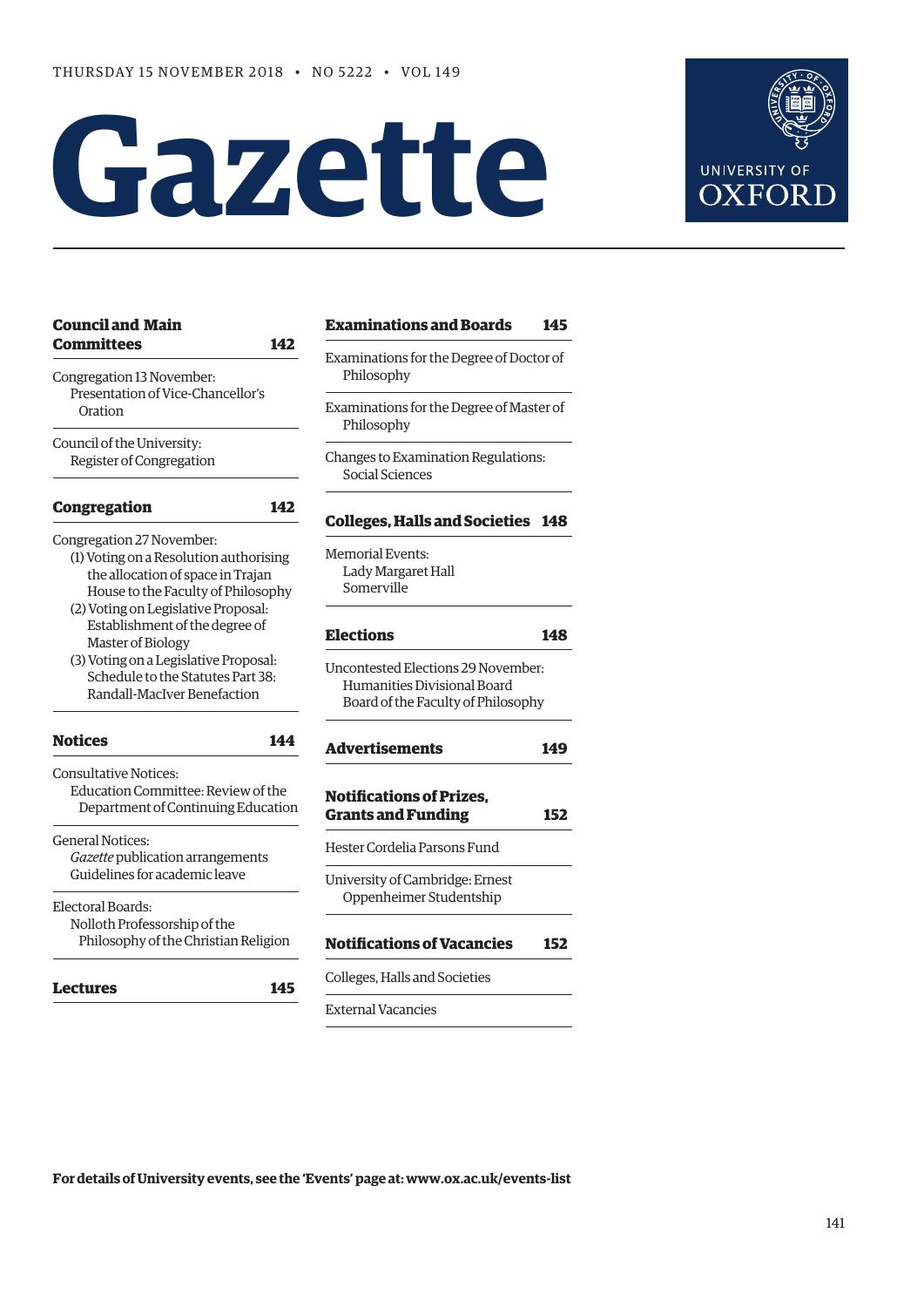# <span id="page-1-0"></span>Council and Main Committees

# Congregation

### **Congregation** 13 November

### **Presentation of Vice-Chancellor's Oration**

The Oration delivered by the Vice-Chancellor on 2 October was declared presented.

The Oration was published as Supplement (1) to *Gazette* No 5216, 10 October 2018.

### **Council of the University**

### **Register of Congregation**

The Vice-Chancellor reports that the following names have been added to the Register of Congregation:

Adams, H L E, Ashmolean Museum of Art and Archaeology Akintunde, H, Faculty of Clinical Medicine Ali, Z, Faculty of Clinical Medicine Ariga, R, Faculty of Clinical Medicine Ayton, A K, Faculty of Clinical Medicine De Souza Santos, A A, St Antony's Dendrou, C A, Balliol Donnelly, C A, St Peter's Galanis, A, Hertford Hargreaves, C J, Faculty of Computer Science Harrison, O B, Hertford Heavisde, C H, Environmental Change Institute Kusner, M J, Jesus Makena, A, Somerville Marquardt, H K, Worcester Nolan, BT, Nuffield Rombach, I, St Edmund Hall Thomas, N D, Queen's Tonkin-Crine, S K G, Primary Care Health Sciences Ward, R L, Faculty of Clinical Medicine Wilson, C R M, St John's

### **Divisional and Faculty Boards**

For changes in regulations for examinations see 'Examinations and Boards' below.

| Congregation | 27 November |
|--------------|-------------|
|              |             |

¶ Members of Congregation are reminded that any two members may, not later than **noon on 19 November**, give notice in writing to the Registrar that they wish to oppose or amend the resolution authorising the use of space at (1), or the legislative proposals at (2)−(3) below (see the note on the conduct of business in Congregation below). If no such notice has been given, and unless Council has declared otherwise or the meeting has been adjourned, the resolution and the legislative proposals shall be declared carried, and the meeting may be cancelled.

### **(1) Voting on a Resolution authorising the allocation of space in Trajan House to the Faculty of Philosophy**

### *Explanatory Note*

The Faculty of Philosophy currently occupies approximately 688 sqm NUA in Littlegate House (building 312). This space is used to accommodate three research centres: the Uehiro Centre for Practical Ethics (UCPE), the Future of Humanity Institute (FHI) and the Global Priorities Institute (GPI).

The FHI secured a donation of *c*£13.3m in July 2018 to expand its activity in existing areas of research, and develop new areas, such as artificial intelligence and biosecurity. The current space in Littlegate House is insufficient to accommodate this expansion of the institutes, and the University does not currently have suitable space available within its existing estate. It is proposed to lease additional space (fully funded from donations) to enable the FHI and GPI to accommodate the staff and activities and satisfy the terms of the donations.

### *Text of Resolution*

That approximately 870 sqm NUA in Trajan House (provisional building number 900) be allocated to the Faculty of Philosophy for occupation by the Future of Humanities Institute and Global Priorities Institute, for a term of 5 years.

### **(2) Voting on Legislative Proposal: Establishment of the degree of Master of Biology**

### *Explanatory Note*

The following Legislative Proposal establishes the new degree of Master of Biology. The new four-year MBiol in Biology, to be introduced from October 2019, consists of a substantially revised three-year BA in Biological Sciences with the opportunity to take a brand-new fourth year at Masters level.

### *WHEREAS it is expedient to establish the degree of Master of Biology,* THE UNIVERSITY ENACTS AS FOLLOWS.

**1** In section 1 of Statute X, after 'Master of Biochemistry', insert 'Master of Biology'.

**2** In Congregation Regulations 3 of 2002 concerning the conduct of ceremonies in Congregation, and certain other ceremonies, amend regulation 4.2(1) as follows (new text underlined):

'4.2. The forms of supplication under regulation 3.11 in Part 3 of these regulations shall be as follows.

(1) Degrees in person

…

Magistri in Biochimia, vel Biologia, vel Chimia, vel Scientia Computatoria, Scientiis Terrenis, vel Ingeniaria, vel Mathematicis, vel Physica, vel Mathematica et Scientia Computatoria, vel Mathematica et Philosophia, vel Mathematica et Physica, vel Physica et Philosophia, vel Scientia Computatoria et Philosophia'

**3** Ibid, in regulation 4.3, amend existing paragraph (21) as follows (new text underlined):

'(21) *Master of Biochemistry, Biology, Chemistry, Computer Science, Earth Sciences, Engineering, Mathematics, Physics, Mathematics and Computer Science, Mathematics and Philosophy, Mathematics and Physics, Physics and Philosophy, and Computer Science and Philosophy*

Insignissime, etc, praesento vobis hos meos scholares et has meas scholares in facultate Artium, ut admittantur ad gradum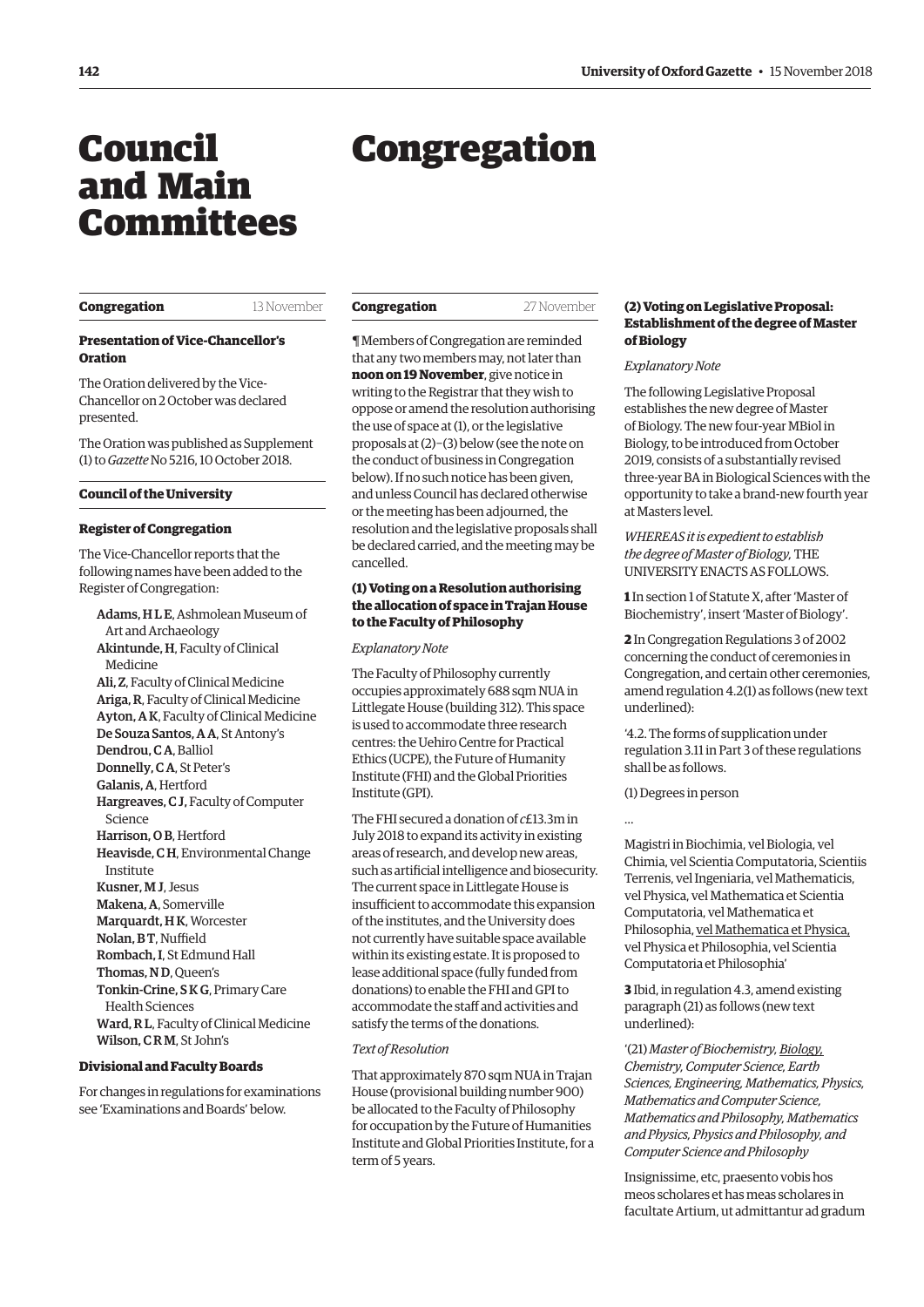Magistri in illis scientiis quae in schedula a Registrario publicata scriptae sunt.'

**4** Ibid, in regulation 4.4, amend existing paragraph (16) as follows (new text underlined):

'*(16) Master of Biochemistry, Biology, Chemistry, Computer Science, Earth Sciences, Engineering, Mathematics, Physics, Mathematics and Computer Science, Mathematics and Philosophy, Mathematics and Physics, Physics and Philosophy, and Computer Science and Philosophy*

Domini, ego admitto vos ad gradum Magistri in Biochimia, vel Biologia, vel Chimia, vel Scientia Computatoria, vel Scientiis Terrenis, vel Ingeniaria, vel Mathematica, vel Physica, vel Mathematica et Scientia Computatoria, vel Mathematica et Philosophia, vel Mathematica et Physica, vel Physica et Philosophia, vel Scientia Computatoria et Philosophia prout in schedula a Registrario scriptum est; insuper auctoritate mea et totius Universitatis, do vobis potestatem legendi, et reliqua omnia faciendi quae ad eundem gradum spectant.'

### *Regulations to be made by Council if the Statute is approved*

**1** In regulation Council Regulations 22 of 2002 amend regulation 2.1 as follows (new text underlined, deleted text struck through):

'2.1. The holders of the following degrees shall rank in the order shown:

…

Master of Arts, or Master of Biology or Biochemistry or Chemistry or Computer Science or Computer Science and Philosophy or Earth Sciences or Engineering or Mathematics or Mathematics and Computer Science or Mathematics and Philosophy, Master of Mathematics and Physics or Physics or Physics and Philosophy with effect from the twenty-first term from matriculation

…

Bachelor of Arts, or Master of Biology or Biochemistry or Chemistry or Computer Science or Computer Science and Philosophy or Earth Sciences or Engineering or Mathematics or Mathematics and

Computer Science or Mathematics and Philosophy, Master of Mathematics and Physics or Physics or Physics and Philosophy until the twenty-first term from matriculation'

**2** Ibid, in Part 3, after 'Master of Biochemistry (MBiochem)' insert 'Master of Biology (MBiol)'.

**3** Ibid, amend footnote 2 as follows (new text underlined):

' 2 If the Degree of Master of Biochemistry or Biology or Chemistry or Computer Science or Earth Sciences or Engineering or Mathematics or Mathematics and Computer Science or Mathematics and Philosophy or Physics or Physics and Philosophy is held together with a higher degree, the holder will rank in precedence equally with a person who holds the same higher degree together with the Degree of Master of Arts.'

## **(3) Voting on a Legislative Proposal: Schedule to the Statutes Part 38: Randall-MacIver Benefaction**

#### *Explanatory Note*

The following legislative proposal amends the terms of the Randall-MacIver Benefaction that are considered discriminatory on the grounds of gender. The opportunity is also taken to transfer responsibility for the administration of the benefaction from Council to the Humanities Divisional Board.

*WHEREAS it is expedient to change the existing provisions governing the Randall-MacIver Benefaction, NOW* THE UNIVERSITY OF OXFORD*, in exercise of the powers in that behalf conferred upon it by the Universities of Oxford and Cambridge Act, 1923, and of all other powers enabling it,* ENACTS*, subject to the approval of Her Majesty in Council,* AS FOLLOWS.

In the Schedule to the Statutes, amend Part 38 as follows (new text underlined, deleted text struck through):

## '**Part 38: Randall-MacIver Benefaction**

38.1. The main object of the Randall-MacIver Benefaction shall be the support of junior research fellowships, to be known as Joanna Randall-MacIver Junior Research

Fellowships and open only to women candidates, and the net income of the benefaction shall be used for that purpose.

38.2. The fellowships shall be tenable at Lady Margaret Hall, Somerville College, St Hugh's College, St Hilda's College, and St Anne's College, and at such other colleges as Congregation may from time to time by statute determine.

38.3. (1) The fellowships shall be tenable for a maximum period of two years and shall not be renewable.

(2) The subjects in which they may be held shall be the fine art, or music, or literature of any nation in any period.

38.4. (1) The administration of the benefaction, and the application of its income, shall be the responsibility of the Humanities Divisional Board ("the Board"), which may delegate its authority to such bodies or persons it deems appropriate.

(2) The annual value of each fellowship shall be such sum as the Board shall determine; and in addition such sum as the Board may determine shall be paid to each fellow's college towards the cost of working accommodation and other expenses incurred by the college in connection with the fellowship.

38.5. (1) In Michaelmas Term in each year Gouncil the Board shall consider how many, if any, new fellowships can be offered with effect from the Michaelmas Term following and, after consultation with the colleges specified in section 38.2 above, shall allocate any such fellowships to such of those colleges wishing to receive them as it thinks fit the specified college per the rotation schedule. If the college does not wish to receive such fellowships, the fellowships shall be offered to the next available college per the rotation schedule.

(2) The Board shall provide a subject specialist to serve on the college of allocation's selection panel. The colleges of allocation shall then be entirely responsible for arranging for the selection and appointment of the fellows.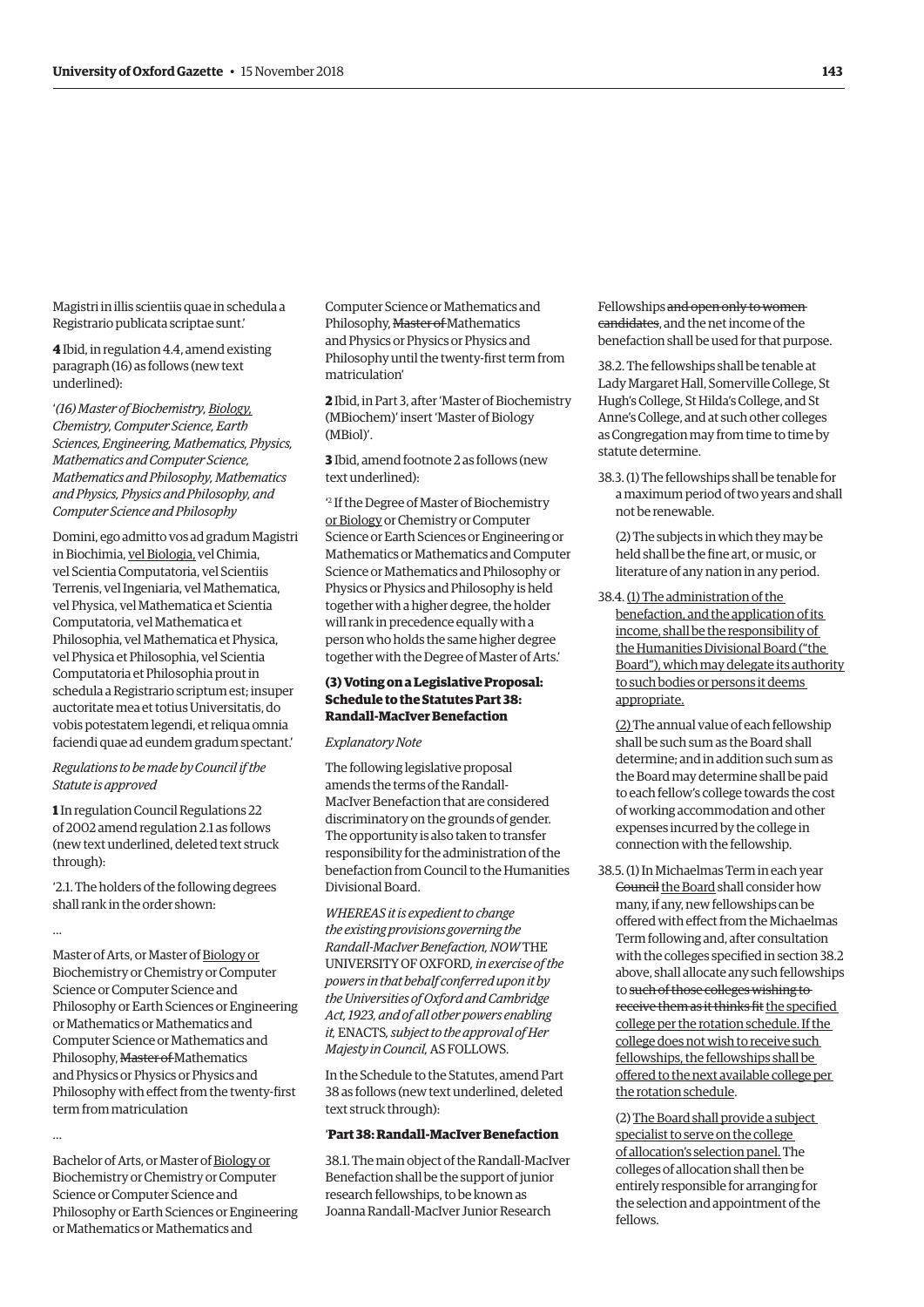# Notices

<span id="page-3-0"></span>(3) The colleges of allocation shall also be responsible for fixing the conditions on which the fellowships shall be held, but provision shall always be made for the granting of leave of absence to any fellow whose work requires it.

38.6. Any income not required in any financial year for the maintenance of fellowships shall, at the discretion of Gouncil the Board, be carried forward for expenditure on fellowships in a subsequent year.

38.7. Congregation may from time to time amend this Part so long as the main object of the benefaction, as defined in section 38.1 above, is always kept in view.'

### **Note on procedures in Congregation**

¶ Business in Congregation is conducted in accordance with Congregation Regulations 2 of 2002 [\(www.admin.ox.ac.uk/statutes/](http://www.admin.ox.ac.uk/statutes/regulations/529-122.shtml) [regulations/529-122.shtml\). A](http://www.admin.ox.ac.uk/statutes/regulations/529-122.shtml) printout of these regulations, or of any statute or other regulations, is available from the Council Secretariat on request. A member of Congregation seeking advice on questions relating to its procedures, other than elections, should contact Dr N Berry at the University Offices, Wellington Square [\(telephone: \(2\)80107; email: nigel.berry@](mailto:nigel.berry@admin.ox.ac.uk) admin.ox.ac.uk); questions relating to elections should be directed to the Elections Officer, Ms S L S Mulvihill (telephone: [\(2\)80463; email: elections.office@admin.](mailto:elections.office@admin.ox.ac.uk) ox.ac.uk).

### **Consultative Notices**

### **Education Committee**

### REVIEW OF THE DEPARTMENT OF CONTINUING EDUCATION

The Education Committee will conduct a review of the Department of Continuing Education, as part of Council's programme of rolling reviews of faculties and departments. The review is scheduled to take place on 11 and 12 February.

The review committee's terms of reference are:

**1** To review the quality of academic activities in the department, by reference to:

- international standards of excellence;
- action taken since the last review of the department;
- planning statements at departmental and divisional level, and in the context of the University's mission statement and Strategic Plan.

### In particular:

(a) the quality of the research of the department, including its participation in interdepartmental, interdivisional and interdisciplinary activities, its research profile and strategy, and future challenges and opportunities;

(b) the quality of graduate programmes and their delivery and related issues, including:

- access and admissions
- curriculum design and programme structure
- teaching, learning and assessment
- the relationship between teaching and research
- academic and pastoral support and guidance
- the provision and use of learning resources (including staff resources)
- specific arrangements for the pursuit of graduate studies (including research degrees and research training and provision for part-time study)
- relationships with colleges
- quality assurance mechanisms;

(c) the organisation of the department, its management structures and the relationship between the department and the division, including such matters as:

- strategic planning (including relationship to the divisional five-year plans and the University's Strategic Plan)
- academic and non-academic staff planning and recruitment
- student number planning
- terms of appointment for academic staff, including career development and equal opportunities issues
- accommodation and future space needs
- fundraising;

(d) the relationship (structural and operational) between units within the department, and between the department and cognate subject areas and colleges to which it is linked in teaching and research.

**2** To consider the current and longterm financial position of, and funding arrangements for, the department, and its financial strategy.

The Review Committee would welcome written comments on matters falling within its terms of reference, given above. These should be sent to Richard Gill [\(richard.gill@](mailto:richard.gill@admin.ox.ac.uk) [admin.ox.ac.uk\) by](mailto:richard.gill@admin.ox.ac.uk) **20 December**.

### **General Notices**

### *Gazette* **publication arrangements**

The final *Gazette*s of Michaelmas term will be published on 22 and 29 November and 6 December.

The first *Gazette* of Hilary term will begin on 10 January. The usual deadlines will apply.

### **Guidelines for academic leave**

Academic staff are reminded of the guidelines for applying for and taking leave, which are published on the [Personnel Services website: www.admin.](www.admin.ox.ac.uk/personnel/staffinfo/academic/guidelinesforleave) ox.ac.uk/personnel/staffinfo/academic/ guidelinesforleave.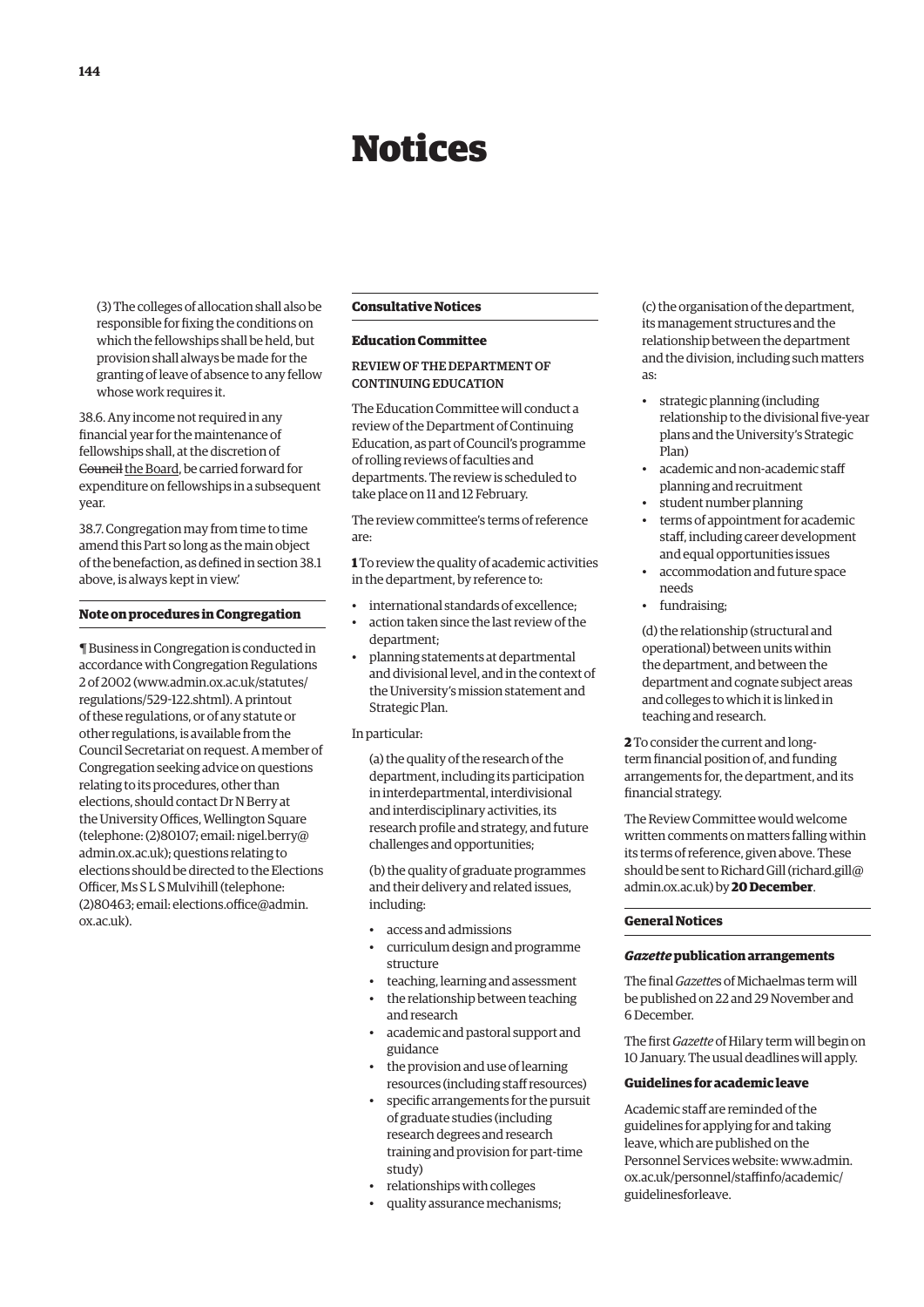# Lectures

# Examinations and Boards

## <span id="page-4-0"></span>**Electoral Boards**

### **Composition of an Electoral Board**

The composition of the electoral board to the post below, proceedings to fill which are currently in progress, is as follows:

# NOLLOTH PROFESSORSHIP OF THE PHILOSOPHY OF THE CHRISTIAN RELIGION

#### *Appointed by*

Professor R Surender Vice-Chancellor<sup>1</sup> Professor G Rodriguez Provost of Oriel Pereyra Professor A Chignell Faculty of Theology and Religion Professor G Ward Faculty of Theology and Religion Professor S Mulhall Faculty of Philosophy Professor E Stump Council Professor W Wood Council Mrs J Kerkhecker Oriel

1 Appointed by the Vice-Chancellor under the provisions of Statute IX, Sect 10 and 11.

### **Humanities**

### **Oriental Studies**

Frederick Anscombe, Birkbeck, will lecture at 5pm on 20 November in the Oriental Institute. *Subject*: 'A view from the edge: an

idiosyncratic perspective on the history of the modern Middle East'

# **Institutes, Centres and Museums**

# **The Oxford Foundry**

### IDEA EXPLORATION WORKSHOP SERIES

These 12 workshops cover the early stages of the entrepreneurial journey, encouraging participants to take creative approaches to problem-solving, and to work with peers from across the University on generating and exploring new business ideas. More information and to register: [www.](http://www.oxfordfoundry.ox.ac.uk/idea-exploration) [oxfordfoundry.ox.ac.uk/idea-exploration.](http://www.oxfordfoundry.ox.ac.uk/idea-exploration)

### EQUIP YOURSELF WORKSHOP SERIES

These 12 workshops focus on helping participants develop an entrepreneurial mindset and increase their personal effectiveness in a professional setting. More information and to register: [www.](http://www.oxfordfoundry.ox.ac.uk/equip-yourself) [oxfordfoundry.ox.ac.uk/equip-yourself.](http://www.oxfordfoundry.ox.ac.uk/equip-yourself)

### **Colleges, Halls and Societies**

### **Merton**

Jeremy Dibble, Durham, will lecture at 7.30pm on 21 November in the TS Eliot Theatre.

*Subject*: 'Parry's choral odyssey'

### **Examinations for the Degree of Doctor of Philosophy**

*This content has been removed as it contains personal information protected under the Data Protection Act.*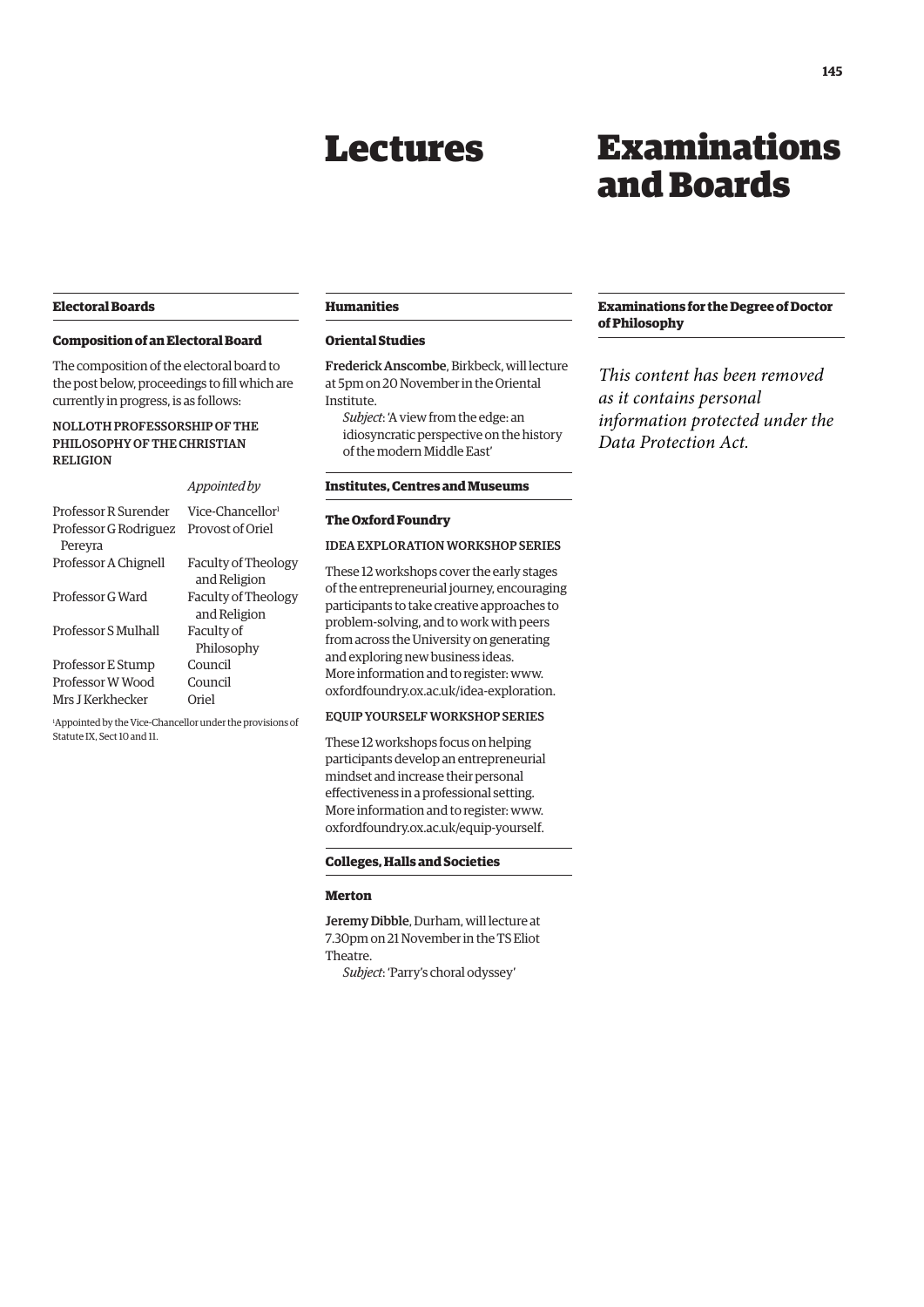*This content has been removed as it contains personal information protected under the Data Protection Act.*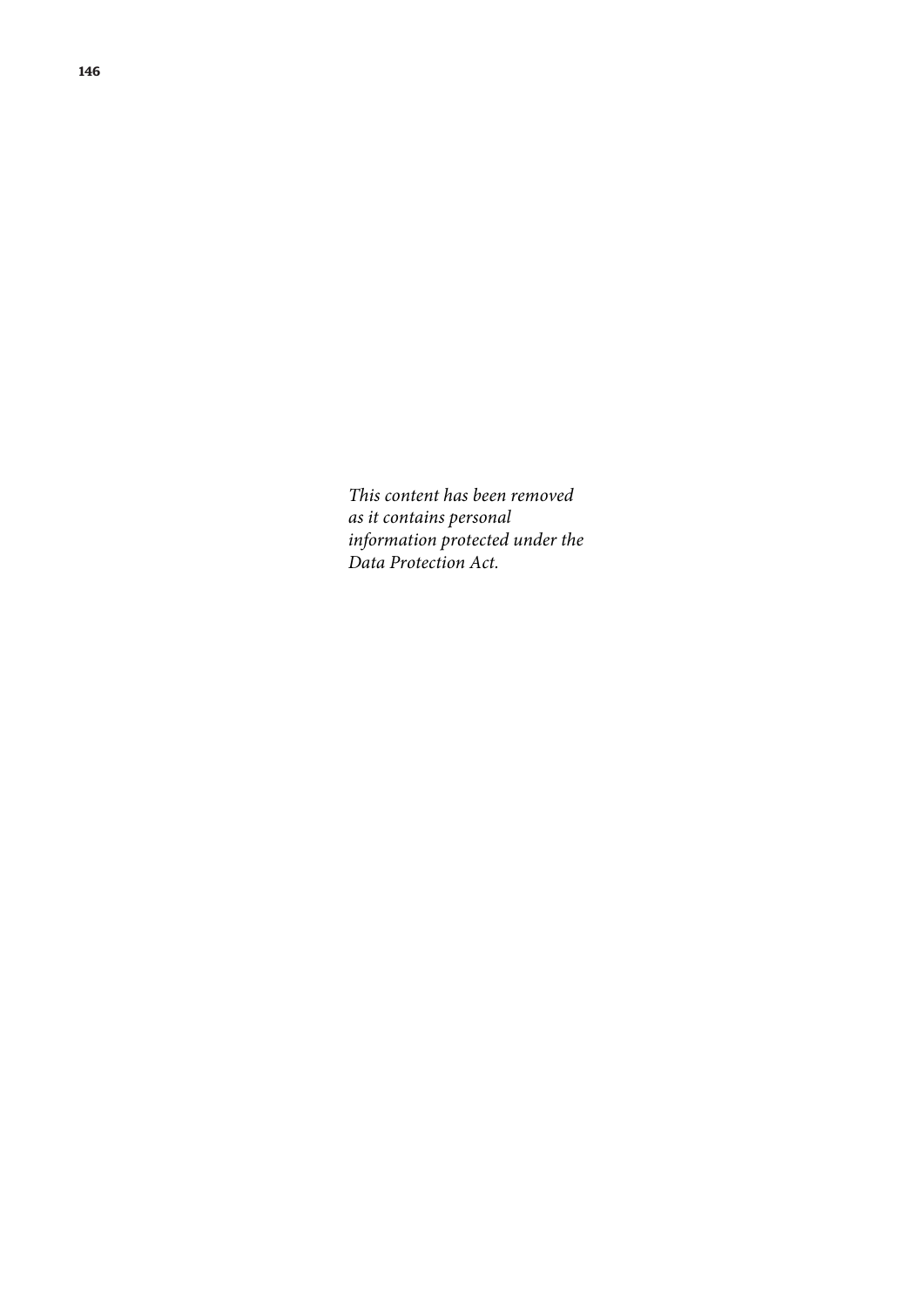*This content has been removed as it contains personal information protected under the Data Protection Act.*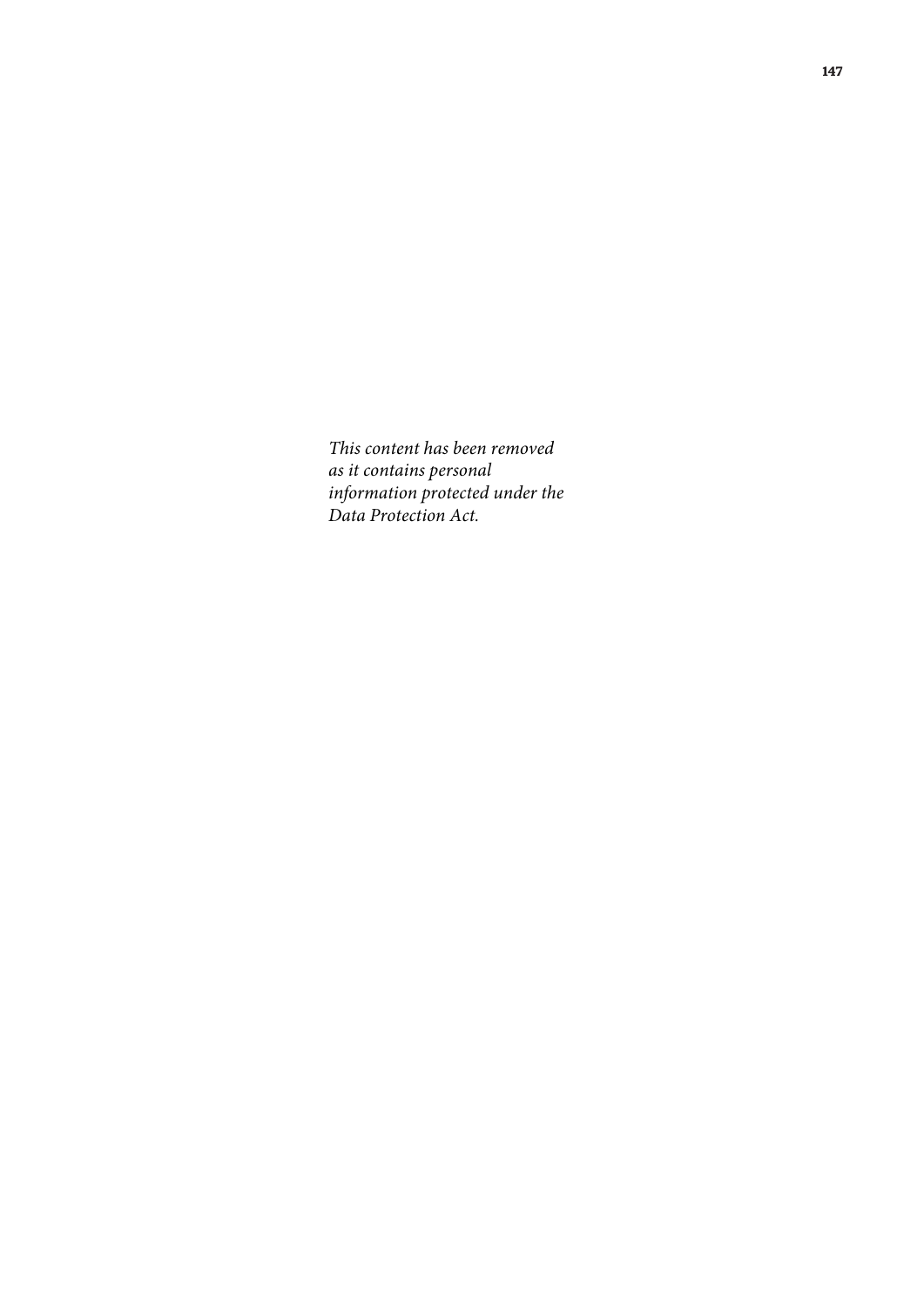# <span id="page-7-0"></span>**Examinations for the Degree of Master of Philosophy**

*This content has been removed as it contains personal information protected under the Data Protection Act.*

### **Memorial Events**

Colleges, Halls and

Societies

### **Lady Margaret Hall**

A memorial service will be held for Professor Barbara Harrell-Bond (1932– 2018), Founder and Director of the Refugee Studies Centre 1982–96 and Honorary Fellow 2004–18, at 2pm on Saturday 24 November at the Simpkins Lee Theatre. Refreshments will be served afterwards in the Monson Room.

### **Somerville**

A memorial will be held for Dr Miriam Griffin, Fellow and Tutor in Ancient History 1967–2002 and Emeritus Fellow 2002–18, at 2.30pm on Saturday 24 November in Somerville. The memorial will be followed by tea. All are welcome.

### **Changes to Examination Regulations**

For the complete text of each regulation listed below and a listing of all changes to regulations for this year to date, please see [https://gazette.web.ox.ac.uk/examination](https://gazette.web.ox.ac.uk/examination-regulations-0)regulations-0.

### **Social Sciences**

### PGDIP IN FINANCIAL STRATEGY (PART-TIME)

to swap order and assessment structure of Financial Strategies for Growth and Corporate Valuation courses for students starting in Hilary term 2019

# Elections

### **Uncontested Elections** 29 November

### **Divisional Boards**

### HUMANITIES DIVISIONAL BOARD

• One person elected by and from the members of the Faculty of History

Following the close of the nomination period on Thursday 1 November, the following was deemed to have been elected unopposed to hold office with immediate effect until MT 2020:

Dr Sarah C Mortimer, MA MSt DPhil Oxf, Student of Christ Church, Faculty of History

### **Faculty Boards**

BOARD OF THE FACULTY OF PHILOSOPHY

• Three persons elected by and from the members of the Faculty of Philosophy

Following the close of the nomination period on Thursday 1 November, the following were deemed to have been elected unopposed to hold office with immediate effect:

J E Grant, BA Queen's, BPhil DPhil Oxf, Fellow of Exeter (until MT 2019)

H Greaves, BA Oxf, PhD Rutgers, Fellow of Merton (until MT 2019)

S J Mulhall, MA Toronto, MA DPhil Oxf, Fellow of New College (until MT 2020)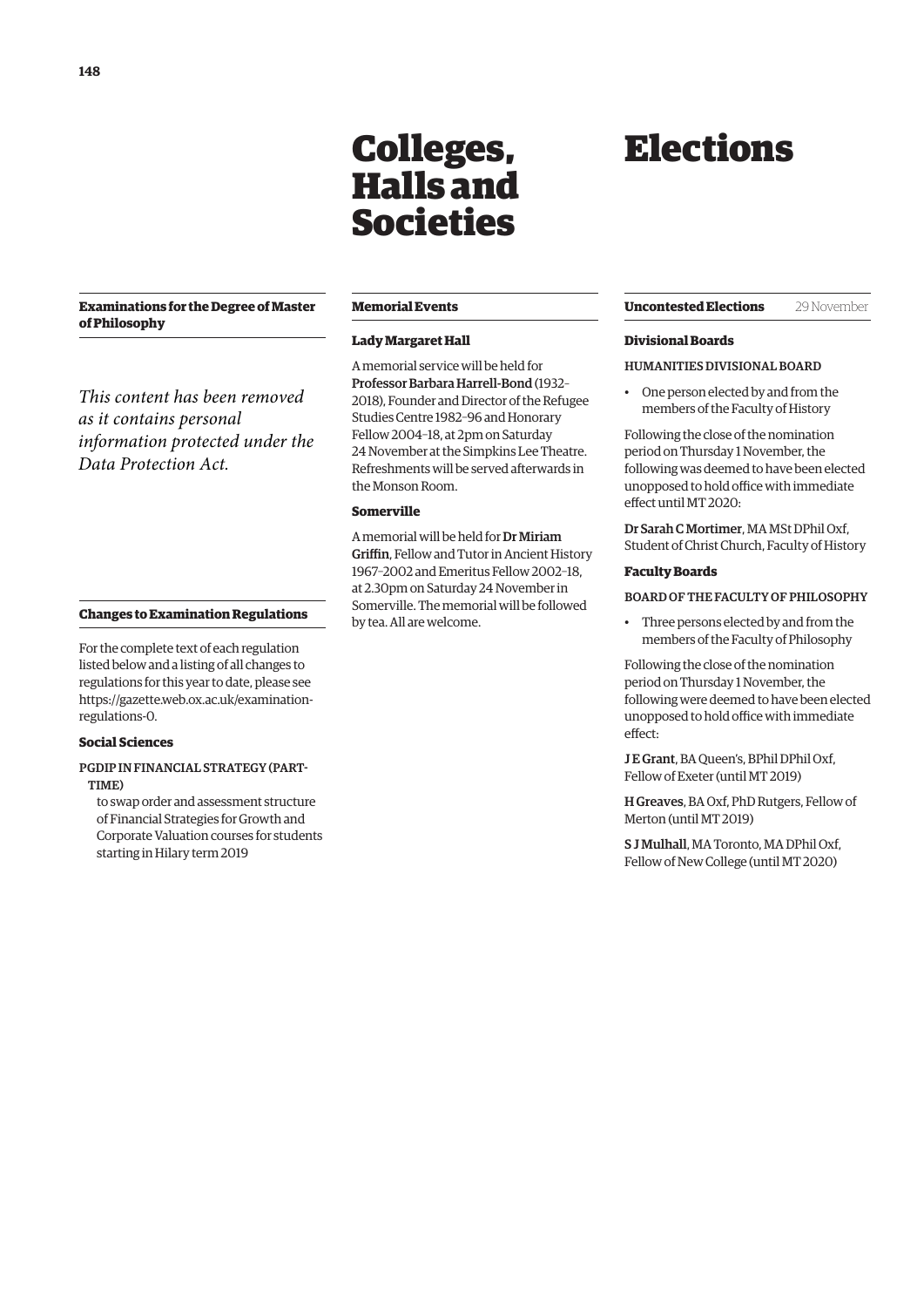# <span id="page-8-0"></span>Advertisements

### **Advertising enquiries**

*Email*: [gazette.ads@admin.ox.ac.uk](mailto:gazette.ads@admin.ox.ac.uk) *Telephone*: 01865 (2)80548 *Web*[: https://gazette.web.ox.ac.uk/classified](https://gazette.web.ox.ac.uk/classified-advertising-gazette)advertising-gazette

### **Deadline**

Advertisements are to be received by **noon on Wednesday** of the week before publication (ie eight days before publication). Advertisements must be submitted online.

#### **Charges**

Commercial advertisers: £30 per insertion of up to 70 words, or £60 per insertion of 71–150 words.

Private advertisers: £20 per insertion of up to 70 words, or £40 per insertion of 71–150 words.

See our website for examples of whether an advertisement is considered commercial [or private: https://gazette.web.ox.ac.uk/](https://gazette.web.ox.ac.uk/classfied-advertising-gazette) classified-advertising-gazette.

### **Online submission and payment**

Advertisements must be submitted and paid for online, using a credit card or debit card, through a secure website. For details, [see https://gazette.web.ox.ac.uk/classified](https://gazette.web.ox.ac.uk/classfied-advertising-gazette)advertising-gazette.

### **Extracts from the terms and conditions of acceptance of advertisements**

### *General*

1. Advertisements are accepted for publication at the discretion of the editor of the *Gazette*.

*Note*. When an advertisement is received online, an acknowledgement will be emailed automatically to the email address provided by the advertiser. The sending of this acknowledgement does not constitute an acceptance of the advertisement or an undertaking to publish the advertisement in the *Gazette*.

2. The right of the *Gazette* to edit an advertisement, in particular to abridge when necessary, is reserved.

3. Advertisements must be accompanied by the correct payment, and must be received by the deadline stated above. *No refund can be made for cancellation after the acceptance of advertisements*.

4. Once an advertisement has been submitted for publication, no change to the text can be accepted.

5. Voucher copies or cuttings cannot be supplied.

#### *Charges*

6. Two separate charging arrangements will apply, for commercial and private advertisers. The rates applicable at any time will be published regularly in the *Gazette*, and may be obtained upon enquiry. The rates, and guidance on applicability of each rate, are also available online.

The editor's decision regarding applicability of these rates to an individual advertiser will be final.

### *Disclaimer*

**7. The University of Oxford and Oxford University Press accept no responsibility for the content of any advertisement published in the** *Gazette***. Readers should note that the inclusion of any advertisement in no way implies approval or recommendation of either the terms of any offer contained in it or of the advertiser by the University of Oxford or Oxford University Press.**

### *Advertisers' Warranty and Indemnity*

### **13. The advertiser warrants:**

**(i) Not to discriminate against any respondents to an advertisement published in the** *Gazette* **on the basis of their gender, sexual orientation, marital or civil partner status, gender reassignment, race, religion or belief, colour, nationality, ethnic or national origin, disability or age, or pregnancy.**

(ii) That the advertisement does not contravene any current legislation, rules, regulations or applicable codes of practice.

(iii) That it is not in any way illegal or defamatory or a breach of copyright or an infringement of any other person's intellectual property or other rights.

*You are advised to view our full Terms and Conditions of acceptance of advertisements. Submission of an advertisement implies acceptance of our terms and conditions, which may be found at https://gazette.web.ox.ac. [uk/classified-advertising-gazette](https://gazette.web.ox.ac.uk/classfied-advertising-gazette), and may also be obtained on application to Gazette Advertisements, Public Affairs Directorate, University Offices, Wellington Square, Oxford OX1 2JD.*

### **Miscellaneous**

# *Gazette* **publication arrangements**

**Advertisers are asked to note** that the remaining *Gazette*s of Michaelmas term will be published on 22 and 29 November and 6 December. Publication for Hilary term will begin on 10 January. The usual deadline will continue to apply (see above).

**The Oxford Tropical Research Ethics** 

**Committee** (OxTREC) reviews the ethics of University medical research taking place outside the EU. We are currently seeking an external member to join this lively and interesting committee. External members should live near Oxford and be able to attend 6 meetings annually. Experience of tropical countries is an advantage but no specialist medical knowledge is necessary. Reasonable travel expenses are reimbursed for this voluntary role. Further details are available at: [https://researchsupport.admin.ox.ac.uk/sites/](https://researchsupport.admin.ox.ac.uk/sites/default/files/researchsupport/documents/media/further_particulars_for_oxtrec_lay_members_final_002.pdf) default/files/researchsupport/documents/ media/further\_particulars\_for\_oxtrec\_lay\_ members final 002.pdf.

**The Anchor pub**, dining rooms and terrace – close to Jericho. We serve simple, honest, fresh food with daily changing seasonal specials, an extensive wine list and great beer. Our 2 private dining rooms can seat 14 and 16 and are available for meetings or dinner parties. We are open 9am–11pm Mon–Fri and 8am–11pm Sat and Sun. 2 Hayfield Rd, Oxford OX2 6TT. Tel: [01865 510282. Web: www.theanchoroxford.](www.theanchoroxford.com) com.

**Would you love to be more creative?** Be In Art runs fun, expressive and non-intimidating painting courses. These are for you if you are an absolute beginner or you are looking to get back into painting again. After just a few hours you will leave feeling relaxed, energised, accomplished and inspired. Curious? For more information visit [www.be-in-art.co.uk](http://www.be-in-art.co.uk)  or contact [jane@beinart.co.uk. Co](mailto:jane@beinart.co.uk)urses and lessons held in Headington, Oxford.

**Stone Pine Design** card publisher specialising in wood engraving, linocuts and Oxfordshire. Beautifully produced, carefully selected designs by internationally renowned artists. Web: [www.stonepinedesign.co.uk.](http://www.stonepinedesign.co.uk)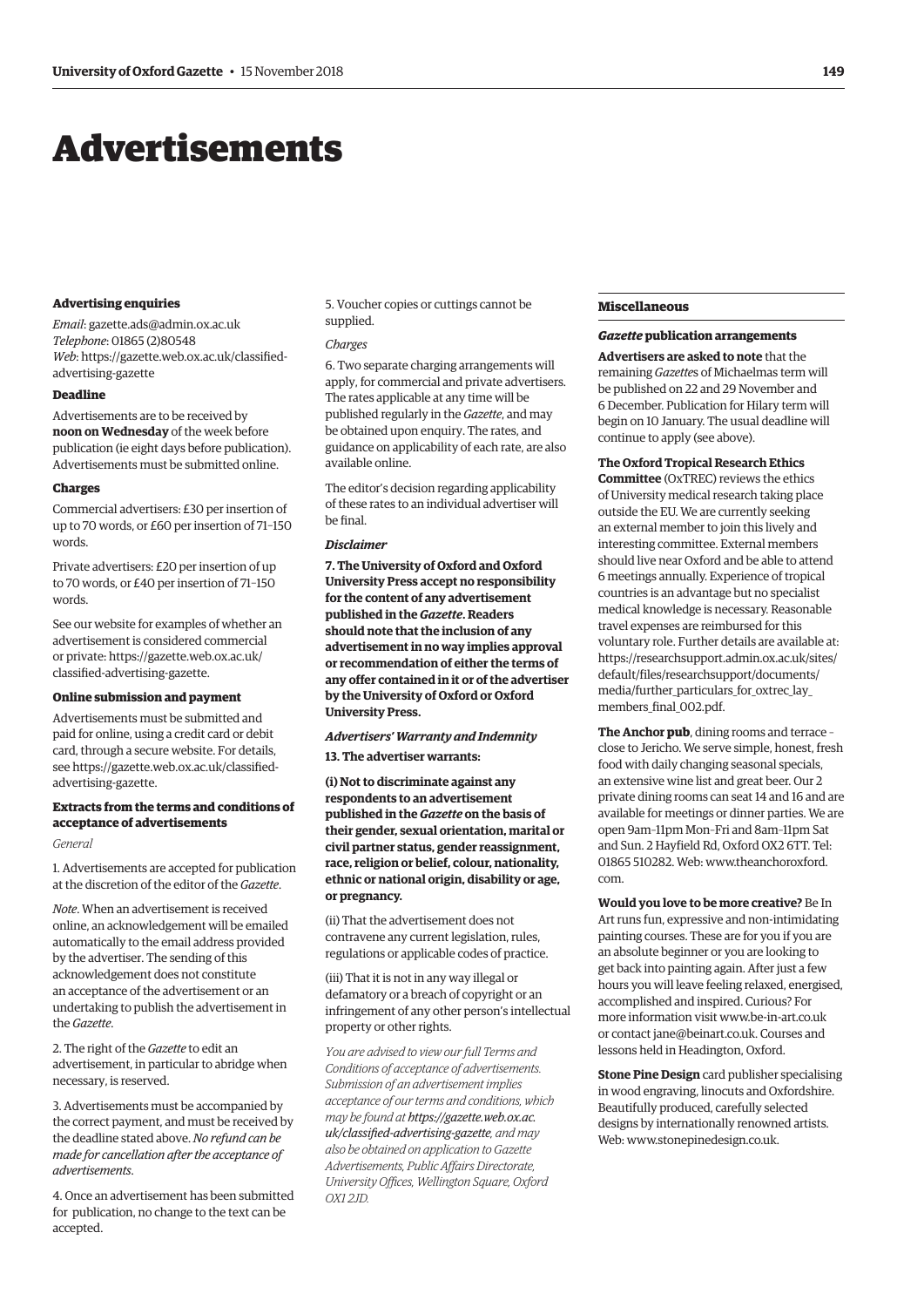**St Giles' Parish Rooms for hire**. Ideally located close to the city centre at 10 Woodstock Rd OX2 6HT. There is a main hall and a meeting room that can be hired together or separately, and full kitchen facilities. For enquiries regarding availability and to arrange a site visit, contact Meg Peacock, Benefice [Manager: 07776 588712 or sgsm.benefice.](mailto:sgsm.benefice.manager@gmail.com) manager@gmail.com.

### **Research participants sought**

#### **Broken bones of the upper-limb in people**

**over 50**: interim prioritisation survey. Seeking patients, carers and healthcare professionals with experience of upper-limb fractures (shoulder, collarbone, shoulder girdle, upper arm, elbow, forearm, wrist and hand). Please tell us what is most important to you in the treatment and care of upper-limb fractures. Survey can be completed online at: [https://](https://oxford.onlinesurveys.ac.uk/upperlimbips) [oxford.onlinesurveys.ac.uk/upperlimbips.](https://oxford.onlinesurveys.ac.uk/upperlimbips)  For a paper version contact oxfordtrauma@ [ndorms.ox.ac.uk or 01865 223114. Closing date:](mailto:oxfordtrauma@ndorms.ox.ac.uk)  18 Nov.

### **Groups and societies**

**The Oxford University Newcomers' Club**  at the University Club, 11 Mansfield Rd, OX1 3SZ, welcomes the wives, husbands or partners of visiting scholars, of graduate students and of newly appointed academic and administrative members of the University. We offer help, advice, information and the opportunity to meet others socially. Informal coffee mornings are held in the club every Wednesday 10.30am–noon (excluding the Christmas vacation). Newcomers with children (aged 0–4) meet every Fri in term 10.15am–11.45am. We have a large programme of events including tours of colleges, museums and other places of interest. Other term-time activities include a book group, informal conversation group, garden group, antiques group, an opportunity to explore Oxfordshire and an Opportunities in Oxford group. Visit our website: [www.newcomers.ox.ac.uk.](http://www.newcomers.ox.ac.uk) 

**Oxford Research Staff Society** (OxRSS) is run by and for Oxford research staff. It provides researchers with social and professional networking opportunities, and a voice in University decisions that affect them. Membership is free and automatic for all research staff employed by the University of Oxford. For more information and to keep up to date, see: web: [www.oxrss.ox.ac.uk;](http://www.oxrss.ox.ac.uk)  Facebook: [http://fb.me/oxrss; Tw](http://fb.me/oxrss)itter: @ [ResStaffOxford; mailing list: researchstaff](mailto:researchstaff-subscribe@maillist.ox.ac.uk)subscribe@maillist.ox.ac.uk.

## **Restoration and Conservation of Antique Furniture**

**John Hulme** undertakes all aspects of restoration. 30 years' experience. Collection and delivery. For free advice, telephone or write to the Workshop, 11A High St, Chipping Norton, Oxon, OX7 5AD. Tel: 01608 641692.

### **Sell your unwanted books**

**Sell your unwanted books** at competitive prices. If you need extra space or are clearing college rooms, a home or an office, we would be keen to quote for books and CDs. Rare items and collections of 75 or more wanted if in VG condition; academic and non-academic subjects. We can view and collect. Contact Graham Nelson at History Bookshop Ltd on 01451 821660 or [sales@historybookshop.com.](mailto:sales@historybookshop.com)

### **Antiques bought and sold**

**Wanted and for sale** – quality antiques such as furniture, fire guards, grates and related items, silver, pictures, china and objects d'art. Please contact Greenway Antiques of Witney, 90 Corn Street, Witney OX28 6BU on 01993 705026, 07831 585014 or email [jean\\_greenway@hotmail.com.](mailto:jean_greenway@hotmail.com)

### **Services Offered**

**Big or small, we ship it all**. Plus free pick up anywhere in Oxford. Also full printing services available (both online and serviced), 24-hour photocopying, private mailing addresses, fax bureau, mailing services and much more. Contact or visit Mail Boxes Etc, 266 Banbury Rd, Oxford. Tel: 01865 514655. Fax: 01865 514656. Email: [staff@mbesummertown.co.uk.](mailto:staff@mbesummertown.co.uk)  Also at 94 London Rd, Oxford. Tel: 01865 [741729. Fax: 01865 742431. Email: staff@](mailto:staff@mbeheadington.co.uk) mbeheadington.co.uk.

**Airport transfer/chauffeur service**. If you are looking for a reliable and experienced transfer service I would be happy to discuss your needs. Last year I handled 328 airport transfers successfully and I have over 20 years' experience. Account customers welcome and all major credit cards accepted. Let my comfortable Audi A8 take you to Heathrow for £75! Contact Tim Middleton. Tel: 07751 [808763 or email: timothy.middleton2@](mailto:timothy.middleton2@btopenworld.com) btopenworld.com.

**Independent Pensions and Financial Advice**. Austin Chapel Independent Financial Advisers LLP provide bespoke pensions and financial advice to staff working for the University of Oxford. We provide Annual Allowance and Lifetime Allowance pension tax mitigation advice and calculations. In addition, we can provide projections of future pension benefits to ensure your retirement plans are on course to meet your retirement income requirements. We also offer an

independent investment review service to help ensure that your investment portfolio still meets your current attitude to risk and is tax efficient. The initial meeting can be held at your workplace, home or our central Oxford offices. There is no cost for the initial meeting. For more information contact Gary [O'Neill on 01865 304094 or email gary.oneill@](mailto:gary.oneill@austinchapel.co.uk) austinchapel.co.uk.

### **Situations Vacant**

**Copy-Editors**: small Witney-based law publishing company is looking for freelance copy-editors to work on our range of law journals. CV to: [ltp@lawtext.com.](mailto:ltp@lawtext.com)

### **Houses to Let**

**Bright fully furnished house** with garden and 2 double bedrooms available to let on a short- or long-term basis. Ideal for academic visitors, visiting friends or family. Moments from the vibrant Cowley Rd, and just a 10-min walk to Oxford city centre. Open-plan living/ dining area; modern kitchen and bathroom; enclosed private garden with lawn, decking and outdoor seating. Fast Wi-Fi. Bills included. Email [jamie.vicary@cs.ox.ac.uk fo](mailto:jamie.vicary@cs.ox.ac.uk)r more information.

**Fully furnished 3-bedroom terraced house** in east Oxford, 5 mins' walk from Magdalen Bridge. Sitting room, kitchen/diner, downstairs bathroom. 3 bedrooms and upstairs shower room and toilet. Pleasant small garden. Near shops, restaurants, schools and transport including London and airport buses. Nonsmokers only. No pets. Available Oct, £1,550 pcm. Tel: 01865 351745. Mob: 07733 400820.

**Mature house-sitters needed** for house in north Oxford. No pets to care for. Hilary term, 7 Jan–22 March. 2/3 people. Free [accommodation. Contact: cowanar@gmail.](mailto:cowanar@gmail.com) com.

**Large 4-bedroom family house** available to rent in Hill Top Rd OX4. Dec/Jan for an initial tenancy until summer 2019. Lease may be renewable. Attractive back garden, off-road parking for 2 cars. Large open-plan living area, plus downstairs study/sitting room. Particularly convenient for Old Road Campus, Churchill and Warneford Hospitals, and Oxford Brookes. £1,800 pcm. Please enquire via the Finders Keepers east Oxford Letting Team on 01865 307207.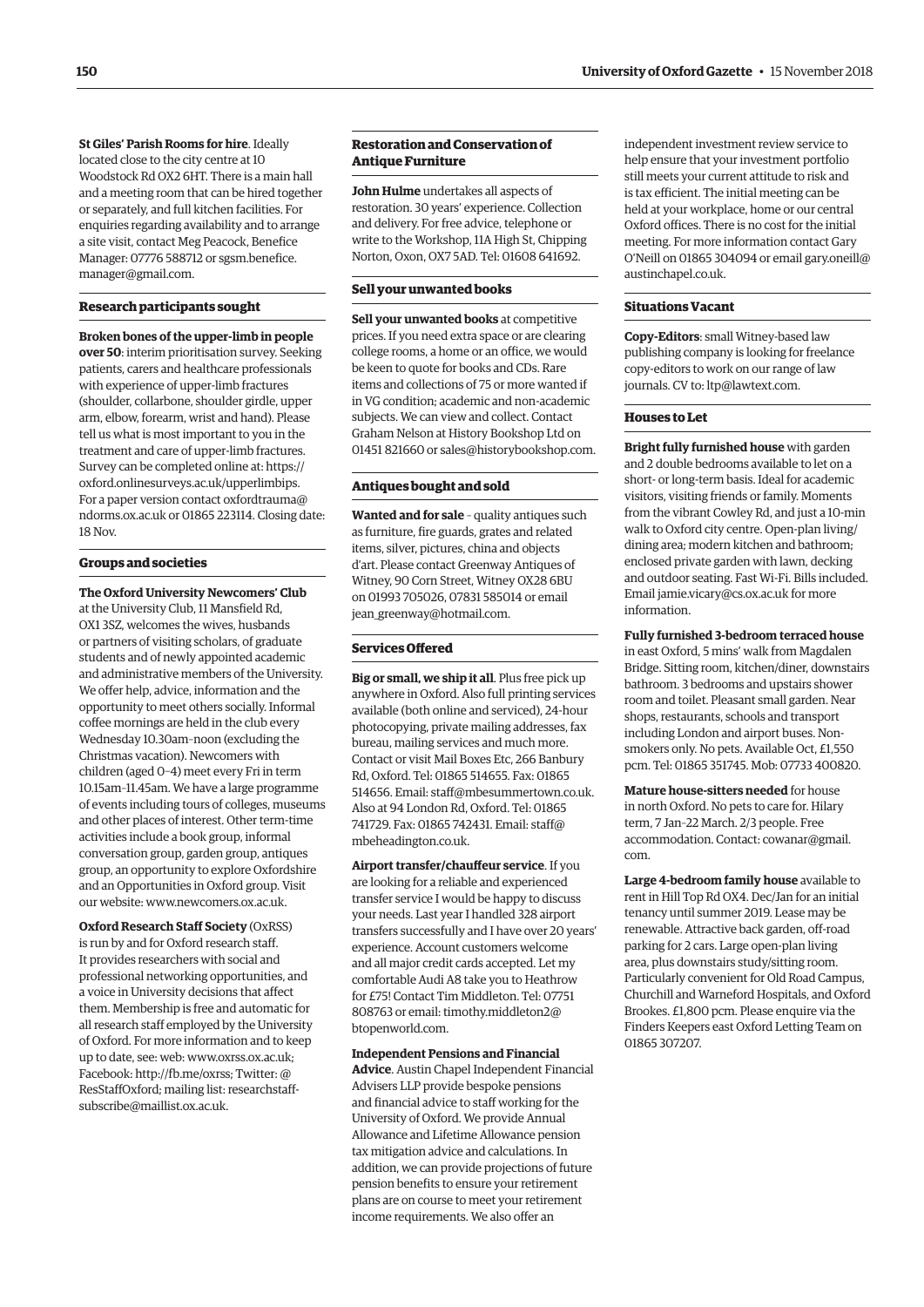### **Flats to Let**

**West London flat available** to let. Located on historic Kew Green, this fully furnished 2-bedroom property is almost adjacent to the Royal Botanic Gardens and the River Thames, within a short walk of the National Archives, and provides good access to London Underground and National Rail stations. Available soon; OIRO £1,650 pcm negotiable. References are available and requested. Sorry, no pets permitted in the house. For full details, please email: [carlton.kew@gmail.com.](mailto:carlton.kew@gmail.com)

### **Accommodation Offered**

### *Graduate Accommodation Office*

The Graduate Accommodation Office provides affordable accommodation to full-time graduate students of the [University. Please see www.admin.ox.ac.](www.admin.ox.ac.uk/graduateaccommodation) uk/graduateaccommodation. Academic visitors, staff and part-time students may wish to register for Student Pad, a website where private landlords advertise for tenants associated with the University: [www.oxfordstudentpad.co.uk.](http://www.oxfordstudentpad.co.uk)

**Furnished room in house** with retired professional woman, north Oxford, north of ring road. £400 pcm including bills, use of kitchen, own bathroom most of the time (unless guests staying). Large garden. 10 mins' walk to excellent bus service for Oxford town centre. Convenient for Oxford Parkway station for trains to London. Available now for 4–6 months.

**Visiting academics welcomed** as paying guests for short or long stays in comfortable home of retired academic couple. Situated in quiet, leafy close in north Oxford within easy distance of main University buildings, town centre, river, shops and restaurants. Rooms have free TV, Wi-Fi, refrigerator, microwave, kettle, tea, coffee, central heating. Linen, cleaning, breakfast all included in the very moderate terms. Email: [DVL23@me.com.](mailto:DVL23@me.com)

**scottfraser** – market leaders for quality Oxfordshire property. Selling, letting, buying, renting, investing – we are here to help. Visit [www.scottfraser.co.uk fo](http://www.scottfraser.co.uk)r more information or call: Headington sales: 01865 759500; Summertown sales: 01865 553900; East Oxford sales: 01865 244666; Witney sales: 01993 705507; Headington lettings: 01865 761111; Summertown lettings: 01865 554577; East Oxford and student lettings: 01865 244666; Witney lettings: 01993 777909.

### **Self-catering Apartments**

**Visiting Oxford?** Studio, 1-, 2- and 3-bed properties conveniently located for various colleges and University departments. Available from 1 week to several months. Apartments are serviced, with linen provided and all bills included. Details, location maps and photos can be found on our website at [www.](http://www.shortletspace.co.uk) [shortletspace.co.uk. Co](http://www.shortletspace.co.uk)ntact us by email on [stay@shortletspace.co.uk or](mailto:stay@shortletspace.co.uk) call us on 01993 811711.

**Shortlet studios** for singles or couples needing clean, quiet self-catering accommodation for weeks or months. Handy for High St (town, colleges), Cowley Rd (shops, restaurants), University sportsground (gym, pool), Oxford Brookes campuses, buses (London, airports, hospitals). Modern, selfcontained, fully furnished including cooking and laundry facilities, en-suite bathroom, Wi-Fi broadband, TV/DVD/CD, central heating, cleaning and fresh linen weekly. Off-road parking for cars and bikes. Taxes and all bills [included. Enquiries: stay@oxfordbythemonth.](mailto:stay@oxfordbythemonth.com) com.

**Looking for 5-star serviced accommodation** right in the heart of the city? Swailes Suites offer city centre, award-winning maisonettes and apartments providing that 'home from home' feel that will help you get the most out of your stay. The Swailes Suites 'easy in, easy out' flexible booking arrangements, from 3 days to 6 months, together with good transport links make arrival and departure hassle-free. Check out our website at [www.](http://www.swailessuites.co.uk) [swailessuites.co.uk, co](http://www.swailessuites.co.uk)ntact Debbie on 01865 318547 or email [debbie@nops.co.uk. Of](mailto:debbie@nops.co.uk)fice established more than 25 years in 47 Walton Street, Jericho, OX2 6AD.

### **Holiday Lets**

**Cornwall cottage** and restored chapel in quiet hamlet on South West Coast Path within 100m of the sea and minutes from Caerhays and Heligan. Each property sleeps 6. Comfortably furnished, c/h, wood burner and broadband. Ideal for reading, writing, painting, walking, bathing, bird watching. Beautiful beach perfect for bucket and spade family holidays. Short winter breaks available from £250. Tel: 01865 558503 or 07917 864113. Email: [gabriel.amherst@btconnect.com. Se](mailto:gabriel.amherst@btconnect.com)e: [www.](http://www.cornwallcornwall.com) [cornwallcornwall.com.](http://www.cornwallcornwall.com)

### **Choose from over 11,000 holiday villas**

and apartments in Spain with Clickstay. We make it easy for you to make the perfect choice with our verified renter reviews and a dedicated customer services team. You can choose from modern apartments in Mallorca to whitewashed traditional fincas in Tenerife from just £73 pw! Many of our rental properties have private pools, sea views and large gardens with BBQ facilities. See: [www.](http://www.clickstay.com/spain) [clickstay.com/spain.](http://www.clickstay.com/spain)

### **Property for Sale**

**Avoid Oxford Prices!** Try Abingdon. Superb bus connections. 5 mins to bus stop and town centre. Victorian four-floor mid-terrace *c*1855 for sale. Comprising cellar (office), two bedrooms (1 ensuite), ground-floor bathroom. 2 reception rooms (1 open fireplace, 2 others to be opened), fitted kitchen, utility area. Large private west-facing elevated deck and enclosed yard (great for cats or dogs). £300,000. Pri[vate contact: jen25simon@](mailto:jen25simon@gmail.com) gmail.com; agent for photos: [http://bit.do/15wl.](http://bit.do/15wl)

**Mosaics, Oxford** – an exciting new development and demonstrator NHS Healthy New Town – within easy reach of the city and Headington via networks of cycle routes and public transport. Stylish and architecturally elegant properties: from 1-bedroom modern apartments to spacious detached family houses. Show apartment and home open daily 10am–5.30pm. Help to Buy available. Contact Savills: 01865 269010. For more information see: [http://mosaicsoxford.co.uk.](http://mosaicsoxford.co.uk)